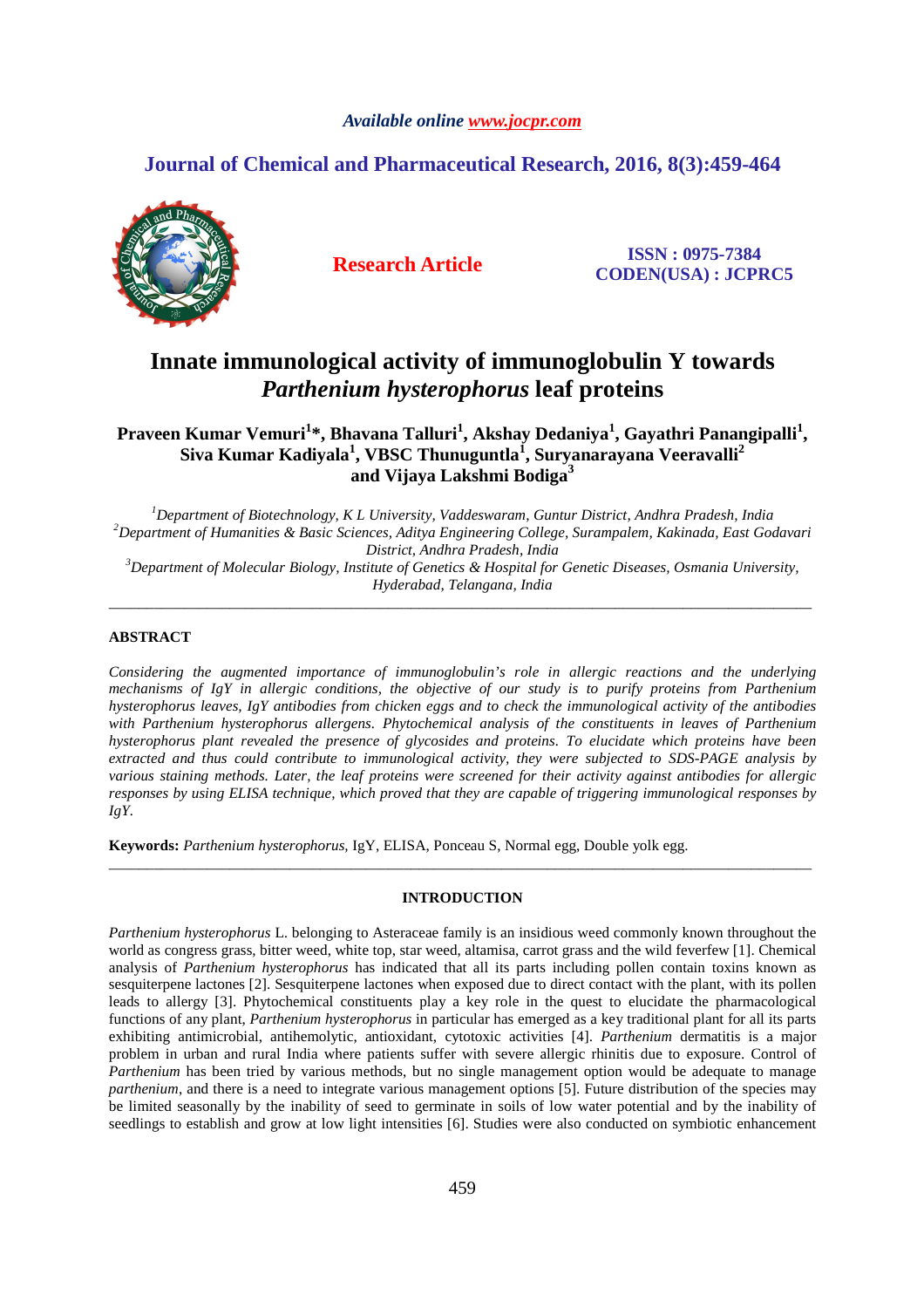of leaf extracts activity of *Parthenium hysterophorus* against leukemic cell lines of humans. This outcome needs to be proven *in vivo* which may then results in production of cancer vaccines for the treatment of various cancer diseases [7]. Pollens of *Parthenium hysterophorus* are reported to have *Parthenium* specific IgE and IgG antibodies [8]. Antibodies and its overall effect on health and development of resistance to the disease is therefore an important area of research. IgE [9] and IgG [10] antibodies specific for *Parthenium* pollen allergens were demonstrable in the sera of *Parthenium*-sensitive rhinitis patients. The specificity of these antibodies to *Parthenium hysterophorus* allergens was established by ELISA [11]. Because allergens in the extract must undergo frequent analysis, efforts should be made to reduce the volume of the sample for testing. One way to accomplish this is to increase the measurement sensitivity for particular target proteins. Thus, an ultrasensitive ELISA assay [12] has been carried out to check the immunological responses of plant extract towards antibodies. This study is aimed at exploring the possibility of the fresh leaf of *Parthenium* weed being allergic [13] or not to the society in addition to its characterization of extracts for antigenicity nature [14] and also its use in the development of products from *Parthenium hysterophorus* for biomedical based industries [15]. We hypothesized that immunological responses triggered by IgY are responsible for the observed differences in allergic activity. Depending on the allergen concentration, the interaction of allergen with IgY was either supported or inhibited.

\_\_\_\_\_\_\_\_\_\_\_\_\_\_\_\_\_\_\_\_\_\_\_\_\_\_\_\_\_\_\_\_\_\_\_\_\_\_\_\_\_\_\_\_\_\_\_\_\_\_\_\_\_\_\_\_\_\_\_\_\_\_\_\_\_\_\_\_\_\_\_\_\_\_\_\_\_\_

# **EXPERIMENTAL SECTION**

#### **Leaf protein extraction**

Leaf proteins were extracted by grinding leaves of the plant with a pestle and mortar in the presence of liquid nitrogen and or made into smoothie [16]. The material was transferred to a vial and 500µl of 2x IP lysis buffer (Pierce) was added and the sample was vortexed. Later, the suspension was mixed for one hour at  $37^{\circ}$ C and filtered. The filtrate was spin at 14,000 rpm (Thermo, MicroCL 21 Microcentrifuge) in cold conditions for 12 min and supernatant was removed and stored at  $4^{\circ}$ C until further analysis.

#### **Phytochemical analysis of leaf smoothie**

Phytochemical analysis [17] was carried out for the leaf extract for detection of alkaloids, flavonoids, phenols, carbohydrates, glycosides, terpenoids, saponins, proteins and tannins using standard procedures to assess the behaviour of *Parthenium hysterophorus* with different chemical reagents.

### **Extraction of IgY from chicken eggs**

Antibodies were isolated from normal egg yolk and double yolk egg of chicken eggs with the use of varying concentrations of polyethylene glycol [18]. This method consists of two successive precipitations in PEG, by using 3.5% PEG to remove fatty substances, and then 12% PEG to precipitate the IgY and the samples were run on desalting column (Merck Biosciences) to remove salts and or stored at -20<sup>o</sup>C until further use.

### **DEAE purification of IgY**

Sample from the desalting column was further purified by using DEAE cellulose ion exchange column (BioRad, USA). Column was equilibrated with 25mM phosphate buffer pH 8.0. Sample was loaded, washed with phosphate buffer and eluted with increasing sodium chloride (0-2M) buffer. Elutions were collected with purity and analysed on 12% SDS-PAGE [19]. Protein concentrations were determined using Bio-Rad protein assay (BioRad, USA) using bovine serum albumin as a standard.

#### **SDS-PAGE analysis of proteins**

Purified proteins were suspended in a sample buffer (4% SDS, 150mMTris HCl (pH 6.7), 20% glycerol, 0.1% bromophenol blue, 1% beta-mercaptoethanol) and subjected to 12% polyacrylamide gel elctrophoresis (PAGE). All fractions (washes, elution) collected before, during and after protein elution were diluted 1:1 times with milliQ water before SDS-PAGE analysis. Puregene molecular weight markers were used according to the manufacturers' instructions. Protein samples of ~10ug/ml were loaded per lane and migrated with constant volatage at 100V for two hours. Gel bands were visualized after staining with Ezee blue direct stainer (Merck Biosciences) for one hour at room temperature [20].

### **Ponceau S staining**

As per manufacturer's instructions, after gel electrophoresis the nitrocellulose membrane (iBlot, Thermo) was applied upon the gel and the blotting was mediated at 50 V for one hour. Ponceau S Staining Solution (HiMedia)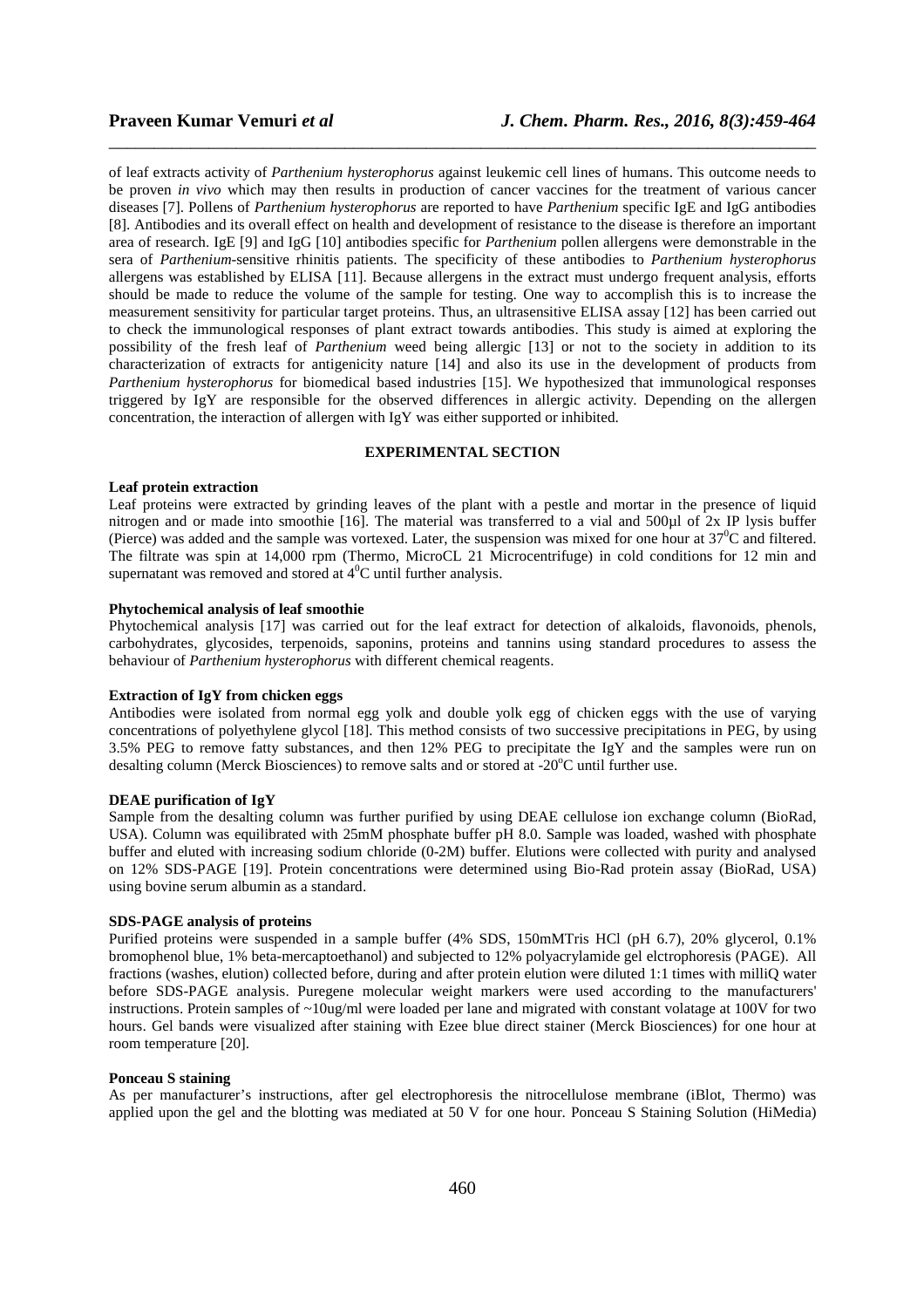was incubated with the nitrocellulose membrane for ~30 seconds and then removed. After detection the stain was removed by a number of washes in 1x TBS [21].

\_\_\_\_\_\_\_\_\_\_\_\_\_\_\_\_\_\_\_\_\_\_\_\_\_\_\_\_\_\_\_\_\_\_\_\_\_\_\_\_\_\_\_\_\_\_\_\_\_\_\_\_\_\_\_\_\_\_\_\_\_\_\_\_\_\_\_\_\_\_\_\_\_\_\_\_\_\_

#### **Determination of antigen binding towards IgY by ELISA**

The 96 well plates (affymetrix eBioscience) were coated with 100µl of plant extract dilution with a concentration of  $10\mu$ g/ml. Then the plate was incubated for two hours at 37°C. After washing three times with washing buffer 200 $\mu$ l blocking buffer were loaded into each well. The plate was incubated for one hour at room temperature. IgY extracted from column method was used as Primary antibody and HRP conjugated mouse anti-chicken-IgE antibody (Abcam, USA) was added. Subsequently, 100µl of the substrate (TMB, eBiosciences) were loaded into each well and analysed in ELISA reader at 450nm [22].

# **RESULTS AND DISCUSSION**

## **Phytochemical analysis of** *Parthenium hysterophorus* **leaves**

As indicated in the Table 1, tests were found positive for proteins and glycosides. Also, it is clear that the leaf proteins contain glycosidic bonds as the test was positive for glycosides**.** The results have shown a remarkable variation on glycosides compared to proteins. The presence of the constituents was also found to be similar to those reported for most medicinal plants.

|  |  | Table 1: Phytochemical constituents in <i>Parthenium hysterophorus</i> leaves |  |  |  |
|--|--|-------------------------------------------------------------------------------|--|--|--|
|  |  |                                                                               |  |  |  |

| kaloids | $\overline{\phantom{a}}$<br>-lavonoids | `arbohvdrates | $\sim$<br><b>diveosides</b> | m<br>. .<br>represents | Saponing | oteins<br>. | $\mathbf{r}$<br>`annins |
|---------|----------------------------------------|---------------|-----------------------------|------------------------|----------|-------------|-------------------------|
| -       |                                        |               |                             |                        |          |             |                         |

# **SDS-PAGE analysis of leaf proteins**

SDS-PAGE analysis revealed four major bands of *Parthenium* leaf extract (200ug/ml) with molecular weight 33KDa, 23KDa, 20KDa and 18KDa (Figure 1) against 5ul of protein marker (0.1mg/ml). Various fractions (flowthrough, wash, elution) collected before, during, and after protein elution were diluted 1/2 with milliQ ultrapure water before SDS-PAGE and protein determination. It was noteworthy that all the four bands were less than 40 KDa which can be characterized as allergenic protein bands.



**Figure 1: Analysis of the leaf proteins using SDS-PAGE: Protein marker (Puregene) along with leaf extract (lane 1 and 2) were loaded on 12% gel indicating the molecular weight of allergens as 33KDa, 23KDa, 20KDa and 18KDa respectively**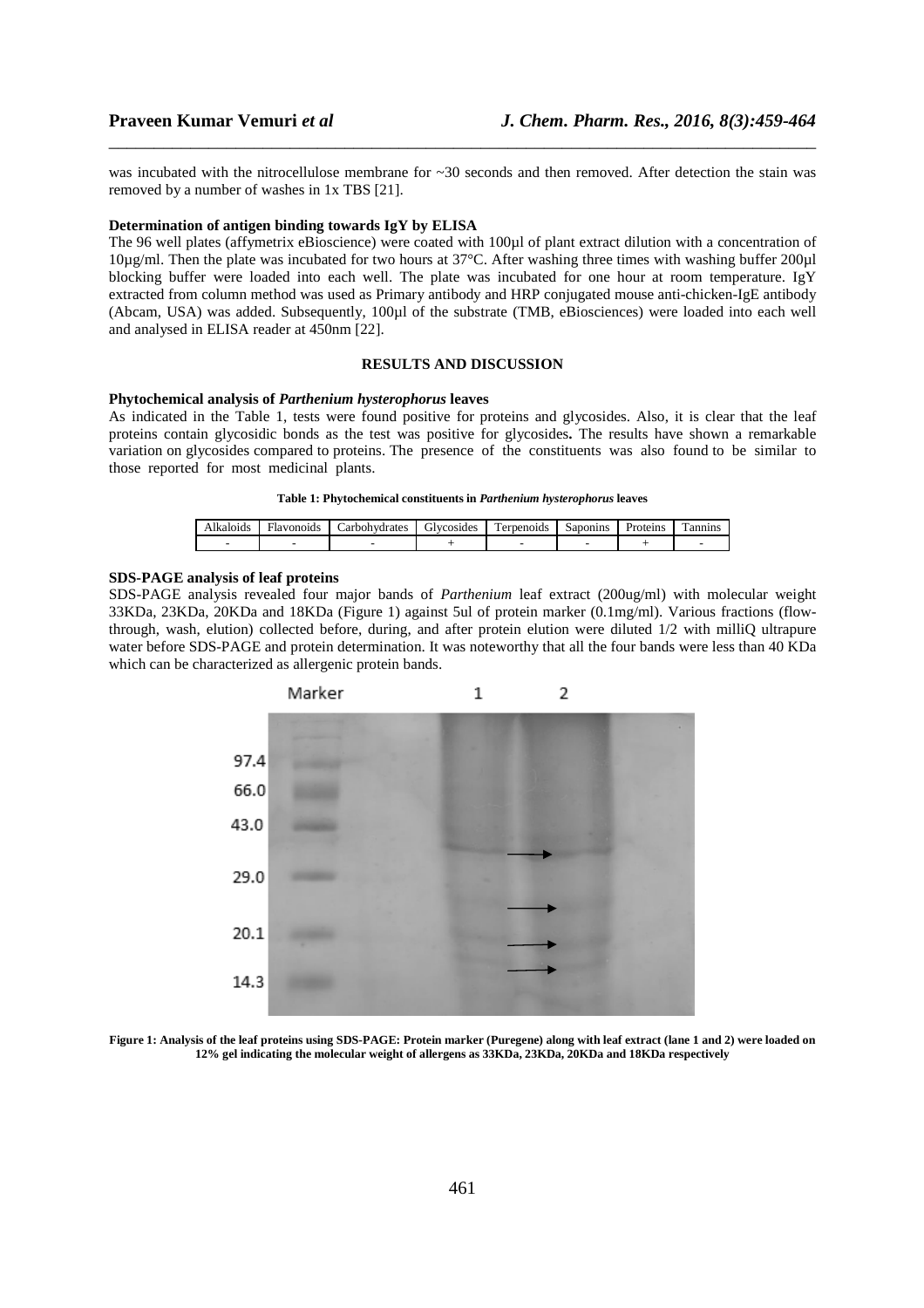#### **SDS-PAGE analysis of IgY**

SDS-PAGE analysis showed two major bands indicating the heavy chain and light chain for the purified IgY from both normal egg and double yolk egg. The bands were observed at molecular weights of ~68KDa and ~25KDa (Figure 2) indicating both heavy and light chains respectively. The control IgY (Genei, Bangalore) and the purified IgY is found similar with respect to the molecular weights of the heavy chain and light chain.

\_\_\_\_\_\_\_\_\_\_\_\_\_\_\_\_\_\_\_\_\_\_\_\_\_\_\_\_\_\_\_\_\_\_\_\_\_\_\_\_\_\_\_\_\_\_\_\_\_\_\_\_\_\_\_\_\_\_\_\_\_\_\_\_\_\_\_\_\_\_\_\_\_\_\_\_\_\_



**Figure 2: SDS-PAGE analysis of purified immunoglobulin Y on 12% gel after PEG purification. Samples: M — Protein marker, 1 — Control IgY (Genei); 2 — IgY extracted from normal egg; 3 — IgY extracted from double yolk egg** 

### **ELISA for IgY against antigen**

ELISA experiment was performed using increasing concentration of antibodies with a constant concentration of antigen. The concentration of antibody increases from 1µg/ml to 96µg/ml and antigen at constant concentration of 10µg/ml. A complete 96 well ELISA plate was performed and at 450 nm filter the readings were noted. It has been clearly observed that IgY has maximum concentration at 50ng/ml for normal egg antibodies and 60ng/ml for double yolk antibodies. The binding assay results clearly show that protein in extract showed specific direct binding to IgY. Similarly, PBS used as a negative control showed no affinity for IgY (Figure 3).

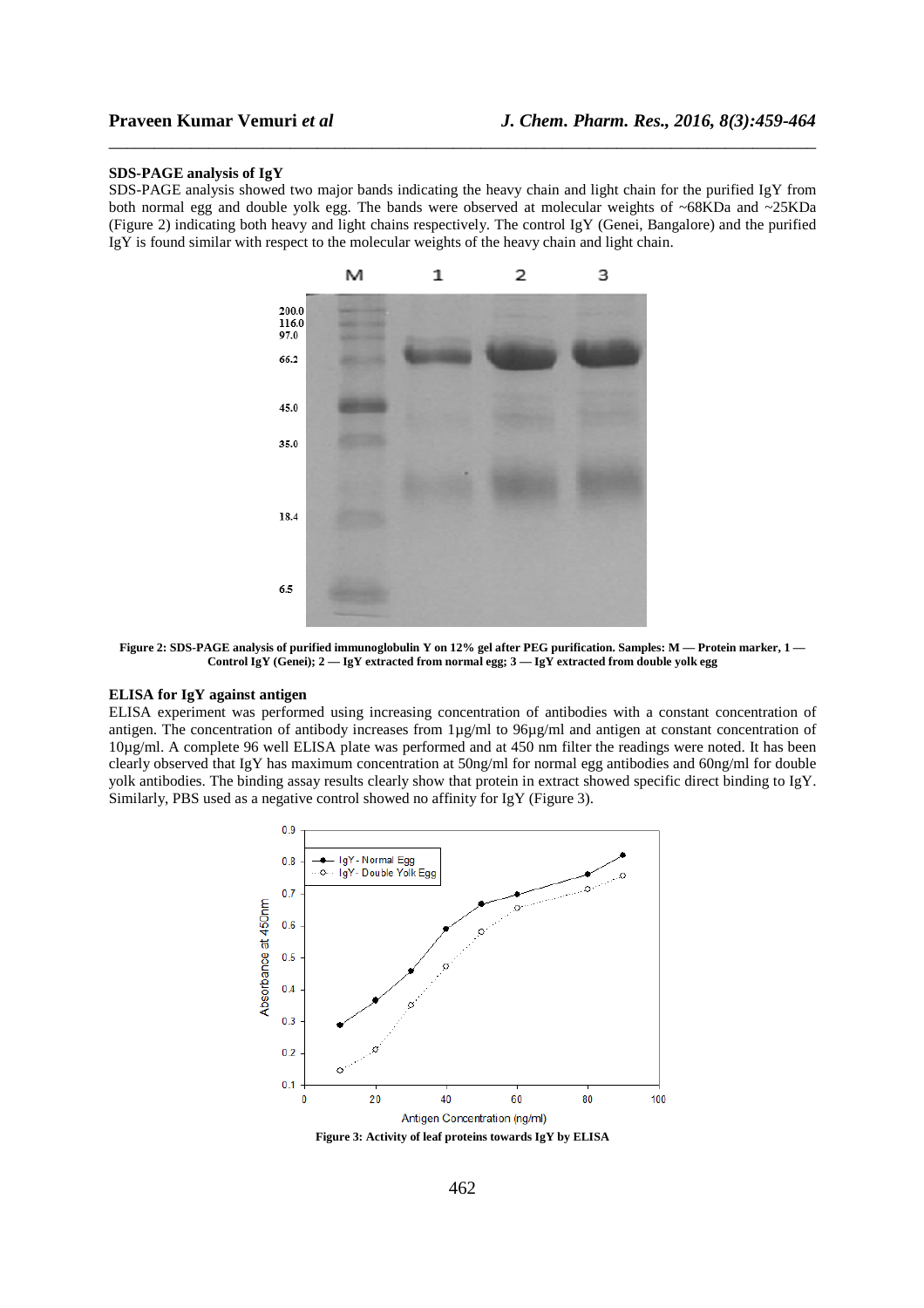#### **Ponceau Stain of Nitrocellulose Membrane**

Briefly, proteins from SDS-PAGE gel were transferred onto nitrocellulose membrane at 50V for 2hours and then stained with Ponceau red (HiMedia, Mumbai). This staining is reversible and rapid method of detecting proteins with a clear background and red protein bands. By increasing the contrast of the surface of interest (LunaPic Photo Editor), the 23KDa, 20KDa and 18KDa bands clearly appeared on the membrane in contrast to Ezee Blue stainer (Figure 4).

\_\_\_\_\_\_\_\_\_\_\_\_\_\_\_\_\_\_\_\_\_\_\_\_\_\_\_\_\_\_\_\_\_\_\_\_\_\_\_\_\_\_\_\_\_\_\_\_\_\_\_\_\_\_\_\_\_\_\_\_\_\_\_\_\_\_\_\_\_\_\_\_\_\_\_\_\_\_



**Figure 4: Ponceau S Stain of the nitrocellulose membrane** 

# **CONCLUSION**

Although research has identified the *Parthenium hysterophorus* contain several important chemical constituents as anticancer [23], antioxidant [24], anti-HIV agents [25], its utility as food and fodder [26], in future it may find an important place in medicine. We have investigated the role of its allergenicity to decrease the dose exposure and the risk of developing allergic sensitization and disease. One of the major components of the plant is its leaf proteins that act as pollen and spread over to damage ecosystem and induce type I hypersensitivity. Evidence has shown that the incorporation of *Parthenium hysterophorus* plants to the soil affect the growth and yield of succeeding crops. Despite increasing evidence that *Parthenium hysterophorus* provide psychosocial and other possible health benefits or damages to the crops or society, further studies, mechanistic and epidemiological, are necessary to address the gaps in the research.

# **Acknowledgements**

The authors gratefully thank the management of K L University for providing the support and encouragement for conducting this work. We would also like to thank Sudhanshu, senior scientist, SR Biotechnologies, Bangalore for his comments that greatly improved the manuscript and special thanks are extended to the lab assistants during this work.

### **REFERENCES**

- [1] RE McFadyen*. Annual review of entomology*., **1998**, 43(1), 369-93.
- [2] Patel; Seema. 3 *Biotech*., **2011**, 1(1), 1-9.
- [3] W Aberer. *Journal der Deutschen Dermatologischen Gesellschaft.,* **2008**, 6(1), 15-24.
- [4] S Kumar, S Pandey, AK Pandey. *BioMed research international*., **2014**, 1-6
- [5] JD Williams, RH Groves. *Weed Research*., **1980**, 20, 47–52.
- [6] M Kaur, NK Aggarwal, V Kumar, R Dhiman. *International scholarly research notices*., **2014**, 1-12.
- [7] VP Kumar, S Prasanthi, VR Lakshmi, MS Santosh. *Acad J Cancer Res*., **2010,** 3(2),16-21.
- [8] C Lakshmi, Srinivas CR. *Indian Journal of Dermatology, Venereology, and Leprology.,* **2007**, 73(2), 103-105.
- [9] R Rasool, IA Shera, S Nissar, ZA Shah, N Nayak, MA Siddiqi, AS Sameer. *Indian journal of dermatology*., **2013**, 58(1), 12-17.
- [10] FD Popescu. *World J Methodol*., **2014**, 4(1), 26-45.

[11] P Sriramarao, S Nagpal, BS Subba Rao, OM Prakash, PV Subba Rao. *Clinical & Experimental Allergy*., **1991**, 21(1), 55-62.